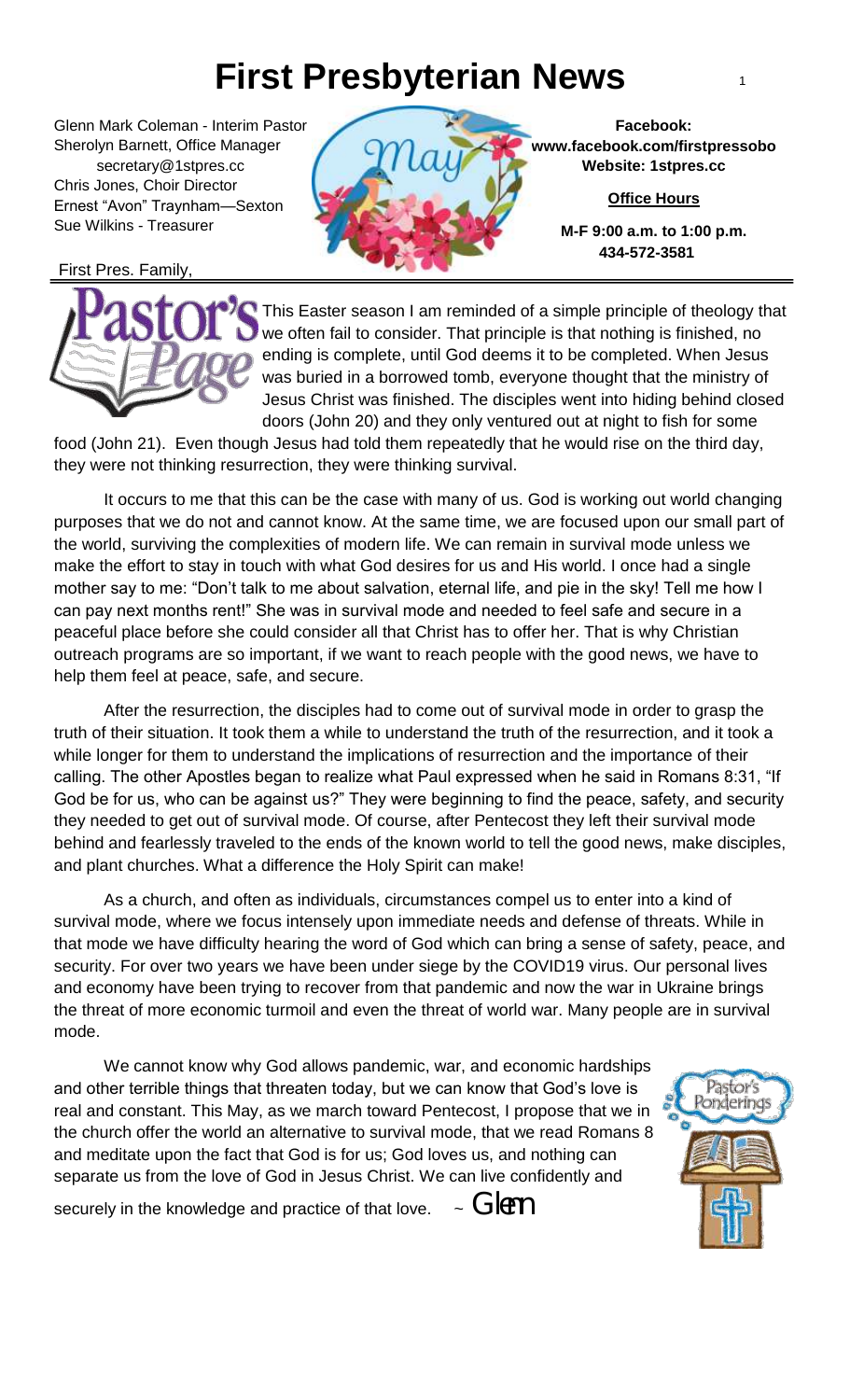

 $\overline{2}$ **Ladies' Circle** – Our next meeting for the Ladies' Circle will be Tuesday, May 17 at 10:30 am - Rev. Glenn will be our guest speaker. All women are invited to attend. Carol Foster has graciously offered her home for this, our very last gathering. We'd love to have all who attended in the past to come and enjoy this last time to fellowship together. There will be a light meal provided, so we do need to get a head count of those planning to attend. Please inform the church office or Joann Newland by May 3, so the meal can be planned.

**National Day of Prayer -** We are excited to again gather in prayer for our Nation and Virginia. Mark your calendars for Thursday May 5, come to the NDP celebration at HCHS Football Stadium. Event will begin at 6:30 pm. We are honored to have Jim "The Rookie" Morris as our guest speaker. His Cinderella story is a testimony to the power of dreams and their ability to inspire. His rise from school teacher to major league pitcher made history and a wonderful movie "The Rookie". Come join us in prayer.





**Manse Fund**- The Session has approved the collection of funds to help pay for the renovation and restoration of the Manse. There are monies that will not be paid by the insurance company, such as deductibles under our policy, and extra expenses incurred as a result of the fire, and it is these costs we are targeting with this fund. Once we know an estimate of costs, we will let you know the amount we will need, but funds can now be sent in and designated "Manse Fund" so we will be able to take care of these expenses. The Manse Fund will be a restricted fund only used for expenses caused by the fire and the restoration and maintenance of the Manse.

**Pastoral News -** "There is a time for everything and a season for every activity under heaven." I have recently realized that it is time for me to scale back my workload and begin a new season of life. Therefore, at last week's session meeting I announced my intention to retire from full-time service to the church effective June 30, 2022. The thought of leaving the church weighed heavy on my heart, because I have come to love this church and its members. At the time of the session meeting, I was under the impression that I would be required to leave the pulpit and end all pastoral activities. I was truly relieved, because after some discussions with session members and the Presbytery we have found



that I can retire and reduce my workload significantly, while at the same time continuing to preach, moderate session, and provide other services to First Presbyterian of South Boston. I am delighted to continue to serve the wonderful people of First Presbyterian until the Pastor Nominating Committee finds the next installed pastor. ~ Rev. Glenn Coleman



**Mother's Day -** We want to wish all women, whether a mother of her own children, or not. All women have the opportunity to be an influence to others. Mother's Day is day to celebrate all those who have been an influence in our lives, teachers, mentors, mothers, etc. Thank you for your tender hearts and caring for those around you.



**Prayer List** - Don Cherry had shoulder surgery toward the end of the month. Ben Fincher - had quintuple bypass surgery, he is doing very well. Frances Anne Thackston was in the hospital for a time, and is in need of prayers to find better solutions for her health issues. Kim Albert prayers to better tolerate new medications. Freshour family, Mike Freshour's father, Lynn Eldon Freshour passed away. Del Pool's mother

was in the hospital with pneumonia, and is now in rehab. Molly McKinny diagnosed with lung cancer; Luanna Daniel, Patricia Burton's daughter continues to need prayers for healing. The children of Ukraine. Mary Ruth Burton - medical tests; Larry Jennings.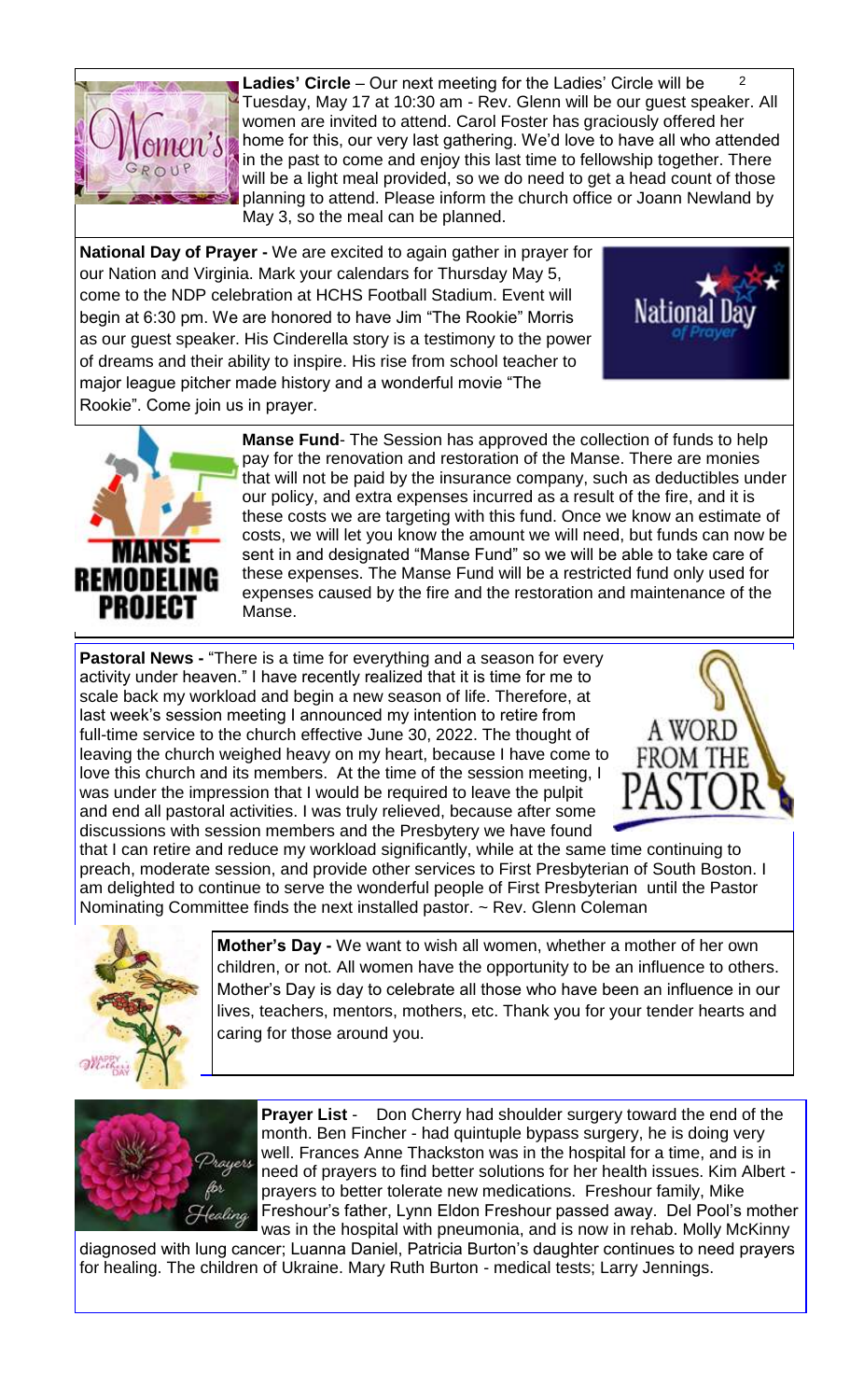

*May 1 - Third Sunday of Easter Sermon Title: "Jesus at the Waters Edge" Scriptures: Psalm 30; John 21:1-19*

*May 8 - Fourth Sunday of Easter/ Mothers Day* *Sermon Title: "Eternal Life" Scriptures: Acts 9:36-43; John 10:22-30*

*May 15 - Fifth Sunday of Easter*  **Sermon Title: "***The Love of God" Scriptures: Psalm 148; Acts 11:1-18*

*May 22 - Sixth Sunday of Easter Sermon Title: "The Living Reminder" Scriptures: Psalm 67; John 14:23-29*

*May 29 - Seventh Sunday of Easter Sermon Title: "Oneness" Scriptures: Psalm 97; John 17:20-26*

*June 5 - Day of Pentecost Sermon Title: "Our Helper, the Holy Spirit" Scriptures: Acts 2:1-21; Romans 8:14-17*



**The PNC Update -** This week Pastor Glenn preached from the gospel of John chapter 20. This scripture chronicles the events that took place with the apostles in the weeks immediately following the resurrection of Jesus. A week after the resurrection, the disciples, without Thomas, were huddled in a locked room for fear of what the Jewish leaders would do to them if found. Miraculously, Jesus appears to them and says, *"Peace be with you"*. He breaths on them and they receive the Holy Spirit. We all know the story where Thomas refuses to believe what the others told him without seeing for

SEARCH COMMITTEE himself. A week later when Jesus once again appears to them, he says to Thomas *"Because you have seen me, you have believed; blessed are those who have not seen and yet have believed."*

How often are we just like Thomas refusing to accept what is said or done without seeing it for ourselves? Believing without seeing proof is what faith is all about. The bible has much to say about believing without seeing. The book of John alone references this throughout. But if it were to be summed up in one word for believing without seeing, it would be "blessed". While none of us have actually seen Jesus, we choose through faith to believe in Him and His saving grace.

*Now faith is confidence in what we hope for and assurance about what we do not see. Hebrews 11:1*

*For we live by faith, not by sight. 2 Corinthians 5:7*

The candidate that was hosted by the PNC in March, has decided to accept a call to another church closer to their current home. The committee continues their search with the help of the Vanderbloemen Search Group. We have faith that God has already chosen our next pastor and that He will reveal it to us in His time. Please continue to keep us in your prayers.

Grace and peace,

*Don Cherry.* PNC Chairman



Welcom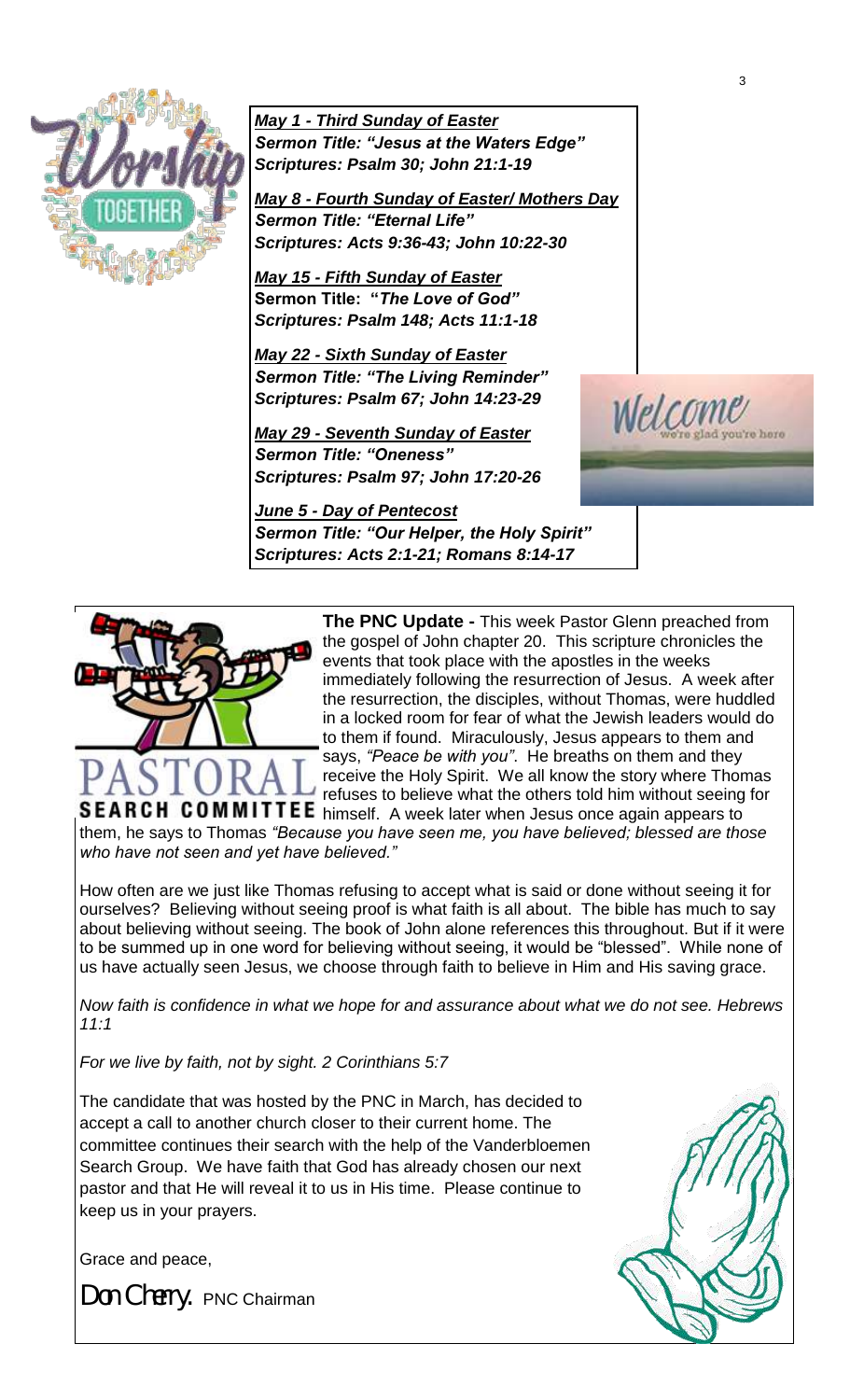### Happy Mother's Day 44



As we approach Mother's Day, I want to recognize the power and impact we, as women, have. I am ever more grateful for a loving example of how important women are. As we look back in history, women were not always regarded with much importance. However, Jesus Christ showed compassion and could even be called the first "feminist". As we look through the scriptures, we see many examples of His love and concern for women. He spoke to the Samaritan woman at the well, even though the typical Jewish person would not speak to a Samaritan. (John 4:7-42) Christ spent time speaking with her and teaching her who He was, that He provides living water, and she was the very first person to hear the words from Him that He IS the Messiah. It was through her that many Samaritans gathered around and were taught by Christ for two days.

He spent time with Martha and Mary and taught them individually. We

see Christ, with Mary, at His feet listening intently on His every word. Martha, was busy fixing the meal, and complained to Christ. He informed her that Mary was doing the "better" thing. She was building a relationship with Christ, and getting to know Him and His words. (see Luke 10:38 -42) Sometimes we can be like Martha and worry about the meal or the house, but if we can be more like Mary and draw close to Christ, and hang on His every word, we will be the disciples and examples we were meant to be.

Mary Magdelene, who had been ostracized because of her many demons was healed by Christ, (Luke 8:2) and she became one of His faithful followers. She showed compassion and great love for Christ. She was with Him through many of His journeyings, and she was there at His crucifixion (Mark 15:40). She was a tower of strength, standing by during that horror to watch Him suffer and die for all. Then who did Christ show Himself to first after being resurrected? Not the disciples, not men, He appeared at the tomb to Mary (Mark 16:9). It was through Mary, that the disciples learned that Christ had risen and is alive again (Luke 24:10).

And of course, we know He showed the ultimate love for His mother, knowing she now had no one to care for her after His death, He spoke to John and asked him to care for Mary from then on. Christ, loves all. He loves women and our innate ability for compassion on others. I pray we will honor who we are, daughters of God, and recognize that we are treasures unto the Lord, and always choose to follow Him. ~ *Sherolyn* 

**Graduates -** With May comes many graduations. We want to honor all who are approaching graduation; from High School or College, or a Trade school. All learning is a blessing and God rejoices in His children learning. It is through His help and love for us, that new inventions are created. He gave us our intelligence and we are asked to do the most with it. As the children of God we have an innate responsibility to learn all we can of Him, and intellectually; for the Glory of God is intelligence.





### **We Remember**

More than 150 years ago, Memorial Day took shape amid the backdrop of the U.S. Civil War. Before it ended, women began decorating the graves of fallen soldiers. In 1868, when May 30 was designated as Decoration Day, loved ones placed flowers on the graves of Union and Confederate soldiers alike.

By 1882, Decoration Day became known as Memorial Day, and soldiers who died in other wars were honored too. Over time, it became a day to remember all loved ones who have died — in war and otherwise. In 1971, Congress declared Memorial Day a national holiday to be observed on the last Monday in May. On Memorial Day, we pause to remember people who made the ultimate sacrifice for their country and for our freedom. We also pray for those who continue serving, especially those in harm's way.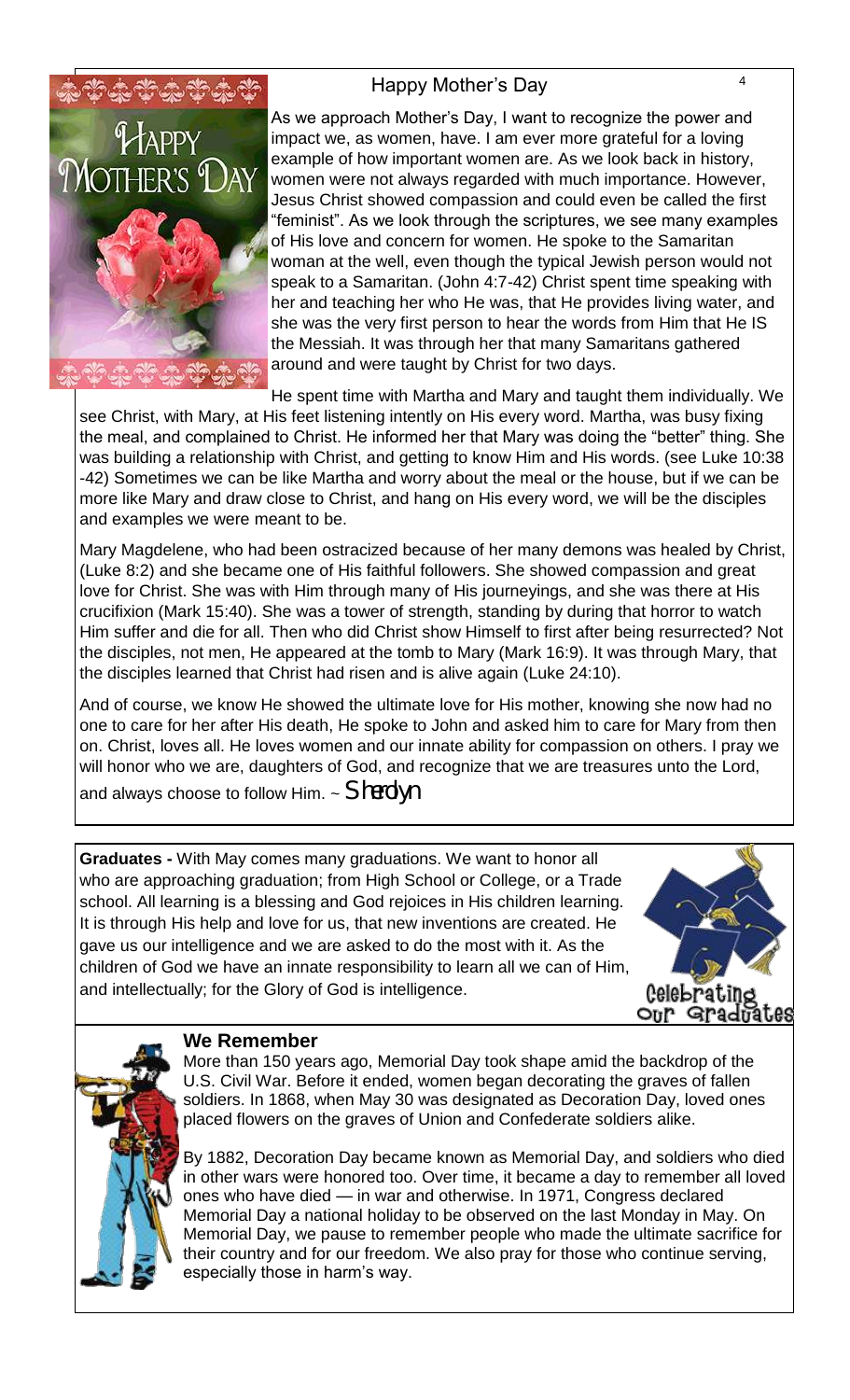

| Sun                                                                                    | Mon                        | Tue                                                                                        | Wed                                                            | Thu                    | Fri                   | Sat            |
|----------------------------------------------------------------------------------------|----------------------------|--------------------------------------------------------------------------------------------|----------------------------------------------------------------|------------------------|-----------------------|----------------|
| $\mathbf{1}$<br>10:00 - Sunday<br><b>School</b><br>11:00 am-Worship                    | $\overline{2}$             | 3                                                                                          | $\overline{4}$<br>12:00 Noon AA<br>6:00 pm NA<br>6:00 pm-Choir | Pray for America       | 6<br>12:00 PM AA      | $\overline{7}$ |
| Happy Mathelis Day 1<br>10:00 - Sunday<br><b>School</b><br>11:00 am-Worship            | 9                          | 10                                                                                         | 11<br>12:00 Noon AA<br>6:00 pm NA<br>6:00 pm-Choir             | 12<br>8:00 pm - AA     | 13<br>12:00 PM AA     | 14             |
| 15 5 Cents a Meal<br>collection<br>10:00 - Sunday<br><b>School</b><br>11:00 am Worship | 16                         | 17<br>10:30 am -<br>Ladies' Circle<br>At Carol Foster's<br>6:00pm Deacons<br>7:00pm Elders | 18<br>12:00 Noon AA<br>6:00 pm-Choir                           | 19<br>8:00 pm - AA     | 20<br>12:00 PM AA     | 21             |
| 22<br>10:00 - Sunday<br><b>School</b><br>11:00 am-Worship                              | 23                         | 24                                                                                         | 21<br>12:00 Noon AA<br>6:00 pm NA<br>6:00 pm-Choir             | 26<br>$8:00 - AA$      | 27<br>12:00 PM AA     | 28             |
| 29<br>10:00 - Sunday<br><b>School</b><br>11:00 am-Worsh                                | 30 Memorial Day<br>EMORIAL | 31                                                                                         | June 1<br>12:00 Noon AA<br>6:00 pm NA<br>6:00 pm-Choir         | June 2<br>8:00 pm - AA | June 3<br>12:00 PM AA | June 4         |

# May Birthdays

- 1 Jeremy Cherry
- 3 Rick Harrell
- 3 Les Powell IV
- 4 Kelly Gravitt O'Kelly
- 4 Anne-Carlisle Cranford-Edwards
- 6 Darlene Bain\*
- 7 Joseph Roberts
- 9 Terri Hazelwood
- 10 Jennifer Edmunds
- 12 Mike Long
- 12 Byrd Young\*
- 13 Raleigh Powell
- 13 Patty Nelson
- 13 Jett Watkins





- 
- 22 Jim Burton\*
- 24 Brittany Hazelwood
- 28 Winston Harrell
- 29 Sterling Roberts



If we don't have your birthday listed, please call the office and let us know.